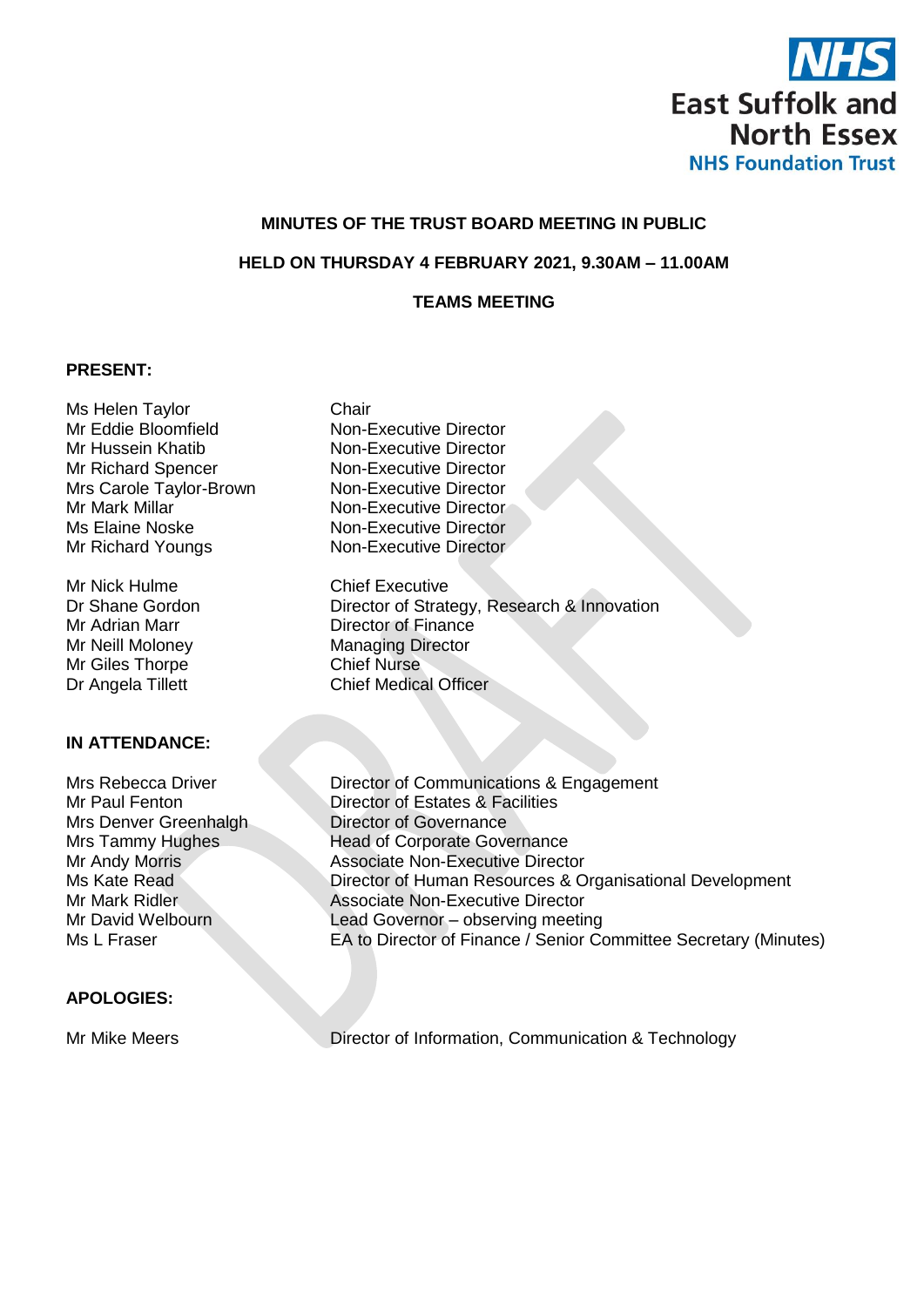| <b>SECTION 1 - CHAIR'S BUSINESS</b> |                                                                                                                                                                                                                                                                                                                                                                                                                                                                                                                                                                                                                                                                                                                                                                                                                                                                                                                                                                                                                                                                                                                                                                                                                                                                                                                                                                                                                                                                                                                                                                                                                                                                                                                                                                                                                                                                                                                                                                                  | <b>ACTION</b> |
|-------------------------------------|----------------------------------------------------------------------------------------------------------------------------------------------------------------------------------------------------------------------------------------------------------------------------------------------------------------------------------------------------------------------------------------------------------------------------------------------------------------------------------------------------------------------------------------------------------------------------------------------------------------------------------------------------------------------------------------------------------------------------------------------------------------------------------------------------------------------------------------------------------------------------------------------------------------------------------------------------------------------------------------------------------------------------------------------------------------------------------------------------------------------------------------------------------------------------------------------------------------------------------------------------------------------------------------------------------------------------------------------------------------------------------------------------------------------------------------------------------------------------------------------------------------------------------------------------------------------------------------------------------------------------------------------------------------------------------------------------------------------------------------------------------------------------------------------------------------------------------------------------------------------------------------------------------------------------------------------------------------------------------|---------------|
| P1/21                               | <b>WELCOME AND APOLOGIES FOR ABSENCE</b>                                                                                                                                                                                                                                                                                                                                                                                                                                                                                                                                                                                                                                                                                                                                                                                                                                                                                                                                                                                                                                                                                                                                                                                                                                                                                                                                                                                                                                                                                                                                                                                                                                                                                                                                                                                                                                                                                                                                         |               |
|                                     | 1. The Chair welcomed attendees to the meeting noting that with the current COVID-19<br>pandemic guidance the meeting was being held via TEAMS.<br>2. The Chair introduced Mr Giles Thorpe, Chief Nurse, Ms Kate Read, Director of Human<br>Resources & Organisational Development, Mr Mark Millar, Non-Executive Director, Mr Andy<br>Morris, Associate, Non-Executive Director and Mr Mark Ridler, Associate Non-Executive<br>Director and welcomed them all to their first Board meeting in Public.<br>3. Apologies for absence were received from: Mr Mike Meers, Director of Information,<br>Communication & Technology.                                                                                                                                                                                                                                                                                                                                                                                                                                                                                                                                                                                                                                                                                                                                                                                                                                                                                                                                                                                                                                                                                                                                                                                                                                                                                                                                                    |               |
| P2/21                               | <b>DECLARATIONS OF INTEREST</b>                                                                                                                                                                                                                                                                                                                                                                                                                                                                                                                                                                                                                                                                                                                                                                                                                                                                                                                                                                                                                                                                                                                                                                                                                                                                                                                                                                                                                                                                                                                                                                                                                                                                                                                                                                                                                                                                                                                                                  |               |
|                                     | Received for noting the Declarations of Interest.<br><b>Noted</b>                                                                                                                                                                                                                                                                                                                                                                                                                                                                                                                                                                                                                                                                                                                                                                                                                                                                                                                                                                                                                                                                                                                                                                                                                                                                                                                                                                                                                                                                                                                                                                                                                                                                                                                                                                                                                                                                                                                |               |
|                                     | 1. The following changes had been made since the last Board Meeting:<br>Nick Hulme, CEO - Resigned as Trustee of St Elizabeth Hospice Ipswich.<br>$\bullet$                                                                                                                                                                                                                                                                                                                                                                                                                                                                                                                                                                                                                                                                                                                                                                                                                                                                                                                                                                                                                                                                                                                                                                                                                                                                                                                                                                                                                                                                                                                                                                                                                                                                                                                                                                                                                      |               |
|                                     | Resolved: That the Trust Board received and noted the Declarations of Interest.                                                                                                                                                                                                                                                                                                                                                                                                                                                                                                                                                                                                                                                                                                                                                                                                                                                                                                                                                                                                                                                                                                                                                                                                                                                                                                                                                                                                                                                                                                                                                                                                                                                                                                                                                                                                                                                                                                  |               |
| P3/21                               | MINUTES OF THE MEETING HELD ON 5 NOVEMBER 2020 AND ACTION LOG                                                                                                                                                                                                                                                                                                                                                                                                                                                                                                                                                                                                                                                                                                                                                                                                                                                                                                                                                                                                                                                                                                                                                                                                                                                                                                                                                                                                                                                                                                                                                                                                                                                                                                                                                                                                                                                                                                                    |               |
|                                     | 1. The minutes of the meeting held on 5 November 2020 were received and approved and<br>signed by the Chair as a correct record.<br>2. The Action Log was received and noted.<br>3. The Chair observed that for a number of issues on the action tracker it was planned to hold a<br>Board Seminar, however, due to the current situation it would now be into the new financial<br>year until the Board Seminars could be reinstated and consideration would be given to the<br>timing and pacing for these sessions. The results of the Staff Survey were due to be<br>considered when available.                                                                                                                                                                                                                                                                                                                                                                                                                                                                                                                                                                                                                                                                                                                                                                                                                                                                                                                                                                                                                                                                                                                                                                                                                                                                                                                                                                              |               |
| P4/21                               | <b>CHAIR &amp; CHIEF EXECUTIVE'S REPORT</b>                                                                                                                                                                                                                                                                                                                                                                                                                                                                                                                                                                                                                                                                                                                                                                                                                                                                                                                                                                                                                                                                                                                                                                                                                                                                                                                                                                                                                                                                                                                                                                                                                                                                                                                                                                                                                                                                                                                                      |               |
|                                     | Received for information a verbal report by the Chair and Chief Executive.                                                                                                                                                                                                                                                                                                                                                                                                                                                                                                                                                                                                                                                                                                                                                                                                                                                                                                                                                                                                                                                                                                                                                                                                                                                                                                                                                                                                                                                                                                                                                                                                                                                                                                                                                                                                                                                                                                       |               |
|                                     | <b>Noted</b>                                                                                                                                                                                                                                                                                                                                                                                                                                                                                                                                                                                                                                                                                                                                                                                                                                                                                                                                                                                                                                                                                                                                                                                                                                                                                                                                                                                                                                                                                                                                                                                                                                                                                                                                                                                                                                                                                                                                                                     |               |
|                                     | 1. The Chair noted that she would like to start her report this morning by considering the<br>extraordinary past year throughout the NHS and at ESNEFT in particular, and noted the<br>reflections that a nurse had made on Twitter as she was starting a night shift on ITU at<br>Ipswich the previous night on those lost, those fighting the virus and colleagues who had<br>been on the same journey, which the Chair observed had summed up her own thoughts.<br>2. This time last year the Trust was building the 'pods' at ESNEFT sites so that people who<br>might have COVID-19 were tested outside and didn't need to come into the main hospital<br>buildings. One year on, the death toll from the pandemic had last week reached the dreadful<br>toll of 100,000 people in this country. Every one of the 100,000 was a person with a life,<br>family, friends, colleagues, carers and millions of people were affected by these deaths and<br>the implications were far reaching. Over last year over 3,000 patients with COVID-19 had<br>been treated by ESNEFT and last month had been the peak month with over 1,400 people<br>with COVID-19 treated.<br>3. The first patient with COVID-19 had been admitted to our hospitals in the first week of March<br>last year and the agility and speed at how the organisation had adapted had been nothing<br>less than inspiring. There were, of course, some things we would do differently now that we<br>know more, and indeed are doing differently in this latest surge. However, ESNEFT had had<br>a very positive recovery prior to the second lockdown which had started in November 2020<br>and the second surge.<br>4. T.S. Elliott described April as the 'cruellest month' in his poem The Wasteland but this<br>January had felt like the cruellest month for ESNEFT, with the highest numbers of COVID-19<br>patients and deaths recorded at our hospitals. Colleagues were understandably very tired |               |
|                                     | and had experienced the most challenging time of their careers and it had been and<br>continued to be very tough.<br>5. The Chair observer that what ESNEFT had achieved, despite this tough, sad and challenging<br>background, gives us all hope. ESNEFT had become one of the first 50 Trusts to become a                                                                                                                                                                                                                                                                                                                                                                                                                                                                                                                                                                                                                                                                                                                                                                                                                                                                                                                                                                                                                                                                                                                                                                                                                                                                                                                                                                                                                                                                                                                                                                                                                                                                     |               |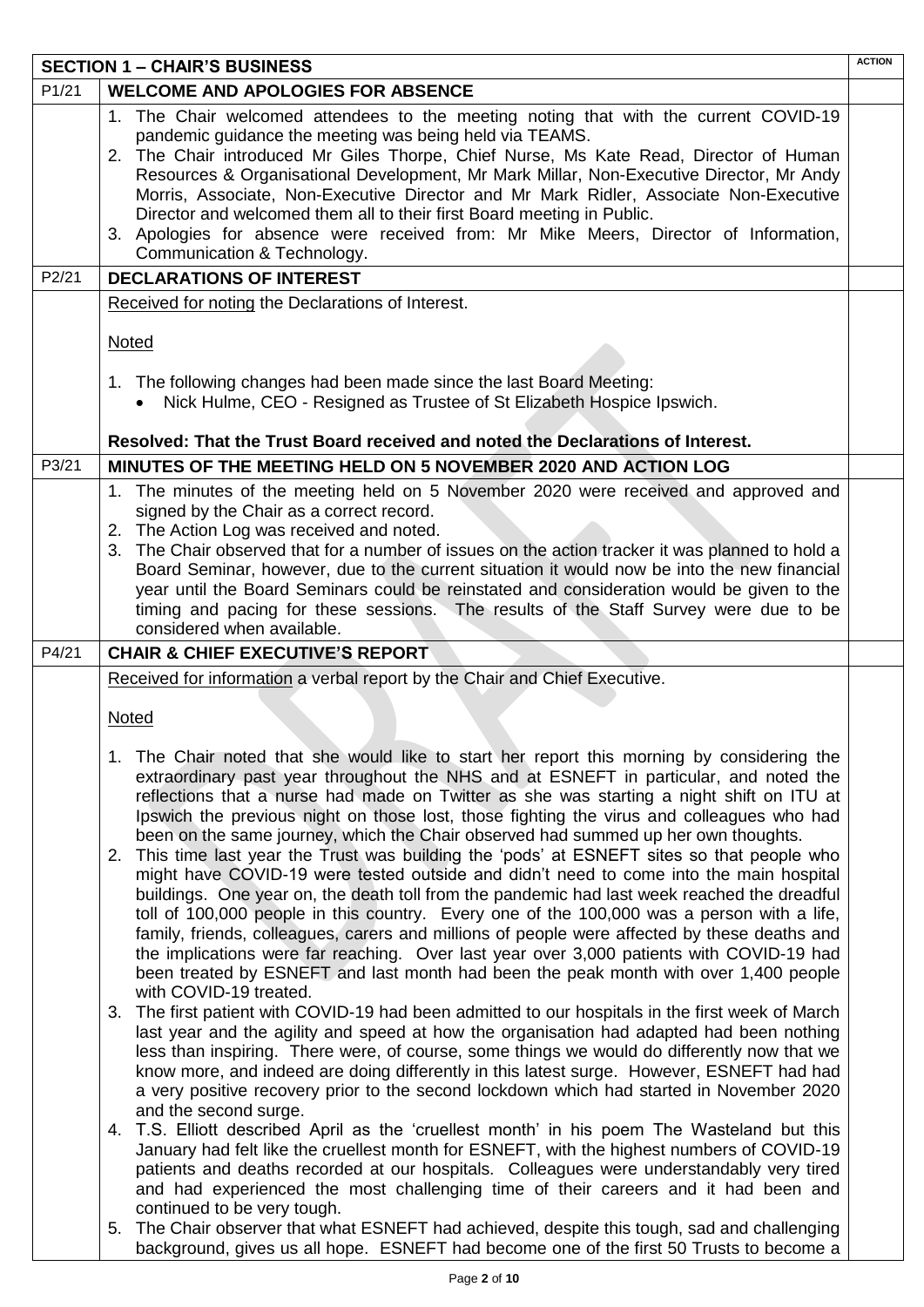vaccination hub in early December. To date, 90% of all ESNEFT staff had been vaccinated, and ESNEFT had worked with more than 360 partner organisations to vaccinate other front line health, social care, care home staff and home carers. The task in the coming weeks would be to deliver the second dose of the vaccine to all of our staff and these colleagues.

- 6. NHS staff and testing labs had played a key role during the pandemic. In the early days last March all our 'swabs' for COVID-19 had to be sent to specialist centres for analysis and we had no on-site testing at all. Now ESNEFT had one of the most impressive records of on-site testing and were soon to be a regional centre for Loop-mediated Isothermal Amplification (LAMP) testing. A new £5m additional laboratory was being built on the Ipswich Hospital site to further support the work in rapid testing for COVID-19 and the work going forward. The Trust was also working very closely with local authority colleagues.
- 7. The Chair stated that she would highlight the positive work of all staff and thank staff for what had been done during the year whilst noting the sad deaths.
- 8. The Chief Executive stated that he would concur with the achievements by ESNEFT staff which had been highlighted by the Chair whilst dealing with the pandemic. The Chief Executive advised the Board that currently there had been a plateau of new activity on both sites but that a higher level of capacity was still being used in ITU and it had been challenging to maintain safe staffing levels, but positively a significant reduction in staff sickness levels was now being seen which was attributable to the vaccination programme.

#### **Resolved: That the Board noted the verbal updates.**

### **SECTION 2 – QUALITY AND PERFORMANCE** P5/21 **INTEGRATED PERFORMANCE REPORT & INTEGRATED ASSURANCE COMMITTEE CKI** 1. The Chair highlighted that because of the exceptional circumstances of the COVID-19 pandemic no Integrated Assurance Committee meeting had been held this month. 2. The Integrated Performance Report for Month 9 (December 2020) which outlined the performance of the Trust was received for assurance. 3. The Chair advised that a number of questions had been raised by the Non-Executive Directors prior to the meeting regarding the Integrated Performance Report and requested that executives provided responses to these questions, which would be collated by the Director of Governance and feedback to the Non-Executive Directors. 4. The Chair requested that the executives highlighted any issues from their specific areas from the report which required consideration at the meeting. **DG** Quality & Patient Safety 5. The Chief Medical Officer highlighted the HSMR mortality data provided in the report from September, which was the latest available data. The Chief Medical Officer noted that the Colchester HSMR data was showing as red but emphasised that as previously reported this was due to how the data was uploaded and the main aspect to note was the 12 month rolling data. 6. More detail was provided regarding mortality in the Trust in December ( $2<sup>nd</sup>$  slide) when sadly there had been a significant number of deaths and an analysis of the crude mortality data was being undertaken. A high number of nosocomial deaths on the Ipswich site had been seen and this was being reviewed. 7. The Chief Medical Officer stated that moving on to the learning the detail of the main learning from the nosocomial outbreaks and resulting deaths and the actions which were being taken was included in the report. The reduced time for testing was noted to have greatly benefited patients alongside decisions based on clinical judgement. 8. Regarding patients with learning difficulties the Chief Medical Officer advised that the numbers were relatively small which made trends difficult to interpret but the learning from deaths group reviewed any deaths and a trend had been found for later presentation by this group of patients. The learning disabilities nurses were working closely with the community to ensure there was appropriate access and support for these patients and there was also learning to be taken from the national report and the recommendations were being reviewed. Questions and Comments

9. The Chair noted that the Regional Medical Officer had been commissioned to look at the learning from nosocomial infection outbreaks and mortality data. The Chief Medical Officer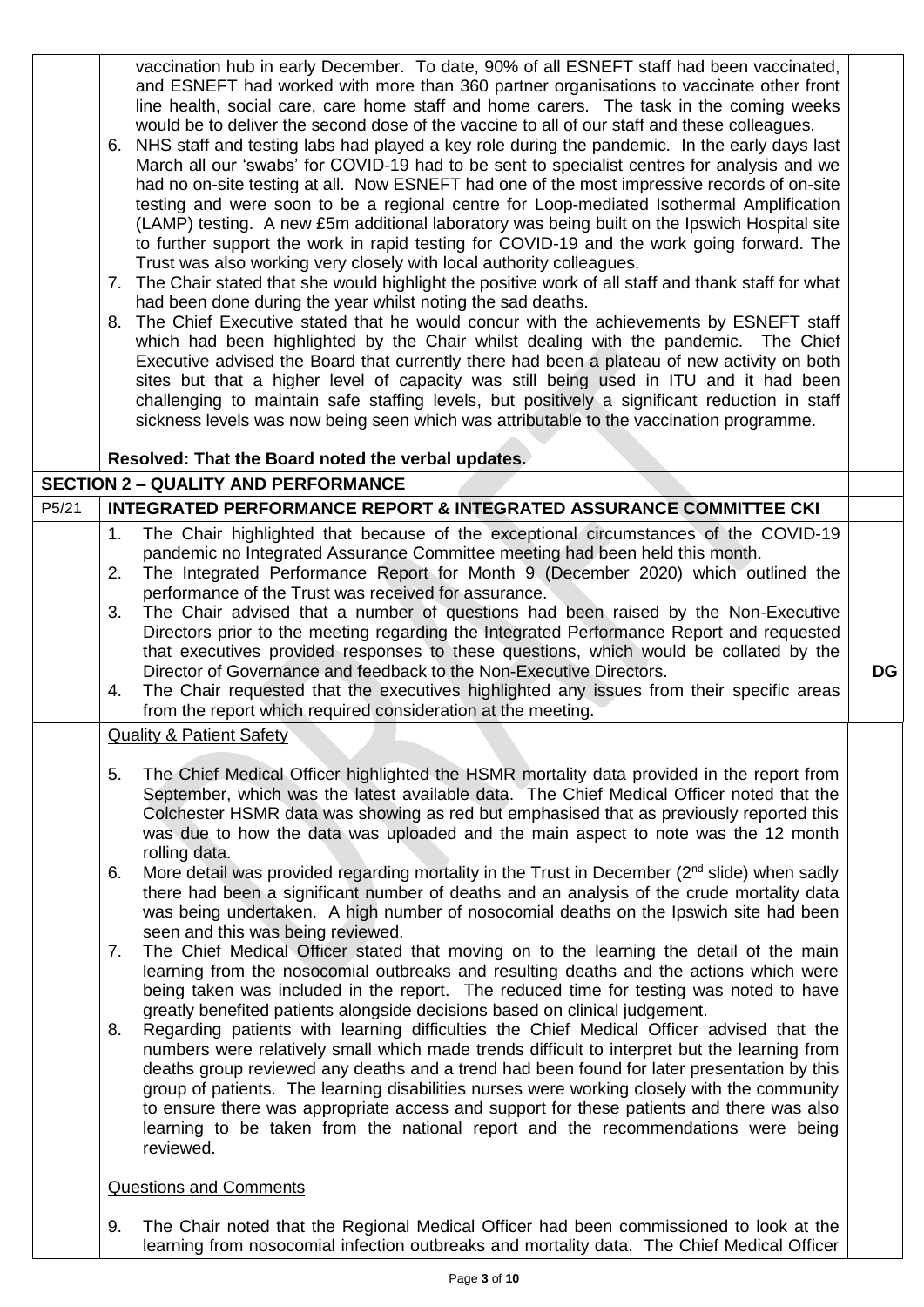advised that the Trust were contributing to the regional reviews and monitored the information and learning closely.

- 10. Mr Khatib requested assurance that the learning identified was being changed into practice, particularly regarding reducing bed moves. The Chief Nurse advised that the Trust was seeing the rates of nosocomial infection fall and there was alignment with community prevalence. Weekly meetings with partners in the system including Public Health England and Suffolk were held and the position was tracking as expected in line with the national picture. Due to the high number of COVID-19 patients the majority of wards were currently "red" with appropriate placement of patients, as green capacity increased the team would have to monitor the situation closely and maintain vigilance on best practice standards.
- 11. The Chief Medical Officer advised that the site teams were clear of when to test and the importance of limiting moves of patients until the result was clear, this was being looked at very closely whilst balancing the risk of moving patients against organisational issues. The Chief Medical Officer highlighted that some patients might need to move due to their clinical condition in which an individual risk assessment was carried out to minimising the risk.
- 12. Mr Khatib expressed his concern regarding the continuing high number of falls particularly on the Ipswich site with a lack of actions to recover the position; 12 falls resulting in serious harm in December having been reported, 6 on the Ipswich site, 2 in the community and 4 on the Colchester site. The Chief Nurse stated that regarding falls there had been some challenges with the actions in ward areas as foot fall on the wards was being minimised currently, however, the harm free team had still been supporting the clinical teams with risk assessments and delirium patients were being identified and treated at an early stage. Assistive technology use was being increased while there were less staff on the wards. The Chief Nurse confirmed that reduction of falls remained a focus and it was expected as COVID-19 decreased in the hospital that a recoverable position relating to falls would be reached.
- 13. Mrs Taylor-Brown highlighted that there had been an ongoing difference between Colchester and Ipswich and asked the Chief Nurse for his view on what was driving this, whilst recognising the impact from COVID-19. The Chief Nurse stated that it was very difficult to review this whilst there were surges of COVID-19 at different times but he had seen an impact from reduced staffing numbers on the wards which affected the ability to undertake the 360 assessments but that he would be happy to bring back a further report when the position had stabilised. Mrs Taylor-Brown noted that between the surges there had been a reduction in falls at Ipswich which had not been maintained and that falls required further attention with a deep dive by QPS.
- 14. Mr Ridler stated that picking up on assistive technology he would question what was being used and whilst the Trust was so stretched how the lessons were being captured which might assist with what might be quite a long tail and recovery period. The Chief Nurse advised that falls alarms were being used on the beds and chairs of patients who had been identified as high risk which allowed staff to check on patients when there was a danger of a fall. In relation to the learning this was a unique situation due to the prevalence of the virus and this had affected how lessons could be learnt at the present time. The Ward Liaison Officer programme had been introduced to support the ward staff and this had proved successful and had been testament to team ESNEFT and had been learning which would continue to be developed.
- 15. Mr Khatib observed that overdue action plans had increased in December data and requested assurance that no urgent actions were being missed during this difficult period. The Chief Nurse advised that the latest data showed that there had been a reduction in the number of overdue action plans and currently there were 20 with the CCG for closure but their teams were not in a position to review these at the moment. Thematic review had been undertaken in July/August and plans of work were underway and the team would be undertaking a further review during Q1 of 21/22. The Chief Nurse gave assurance that he had no concerns that any actions were being missed which were not already being focused on.

#### Operational Performance

- 16. The Chair noted that positive comments had been received regarding the Trust's recovery but would note the need to give staff, especially those clinical staff on the front line, some time to recover before looking at the wider recovery work.
- 17. The Chief Executive stated that he had been involved in some very detailed national discussions regarding the need to give staff, particularly in intensive areas, some sort of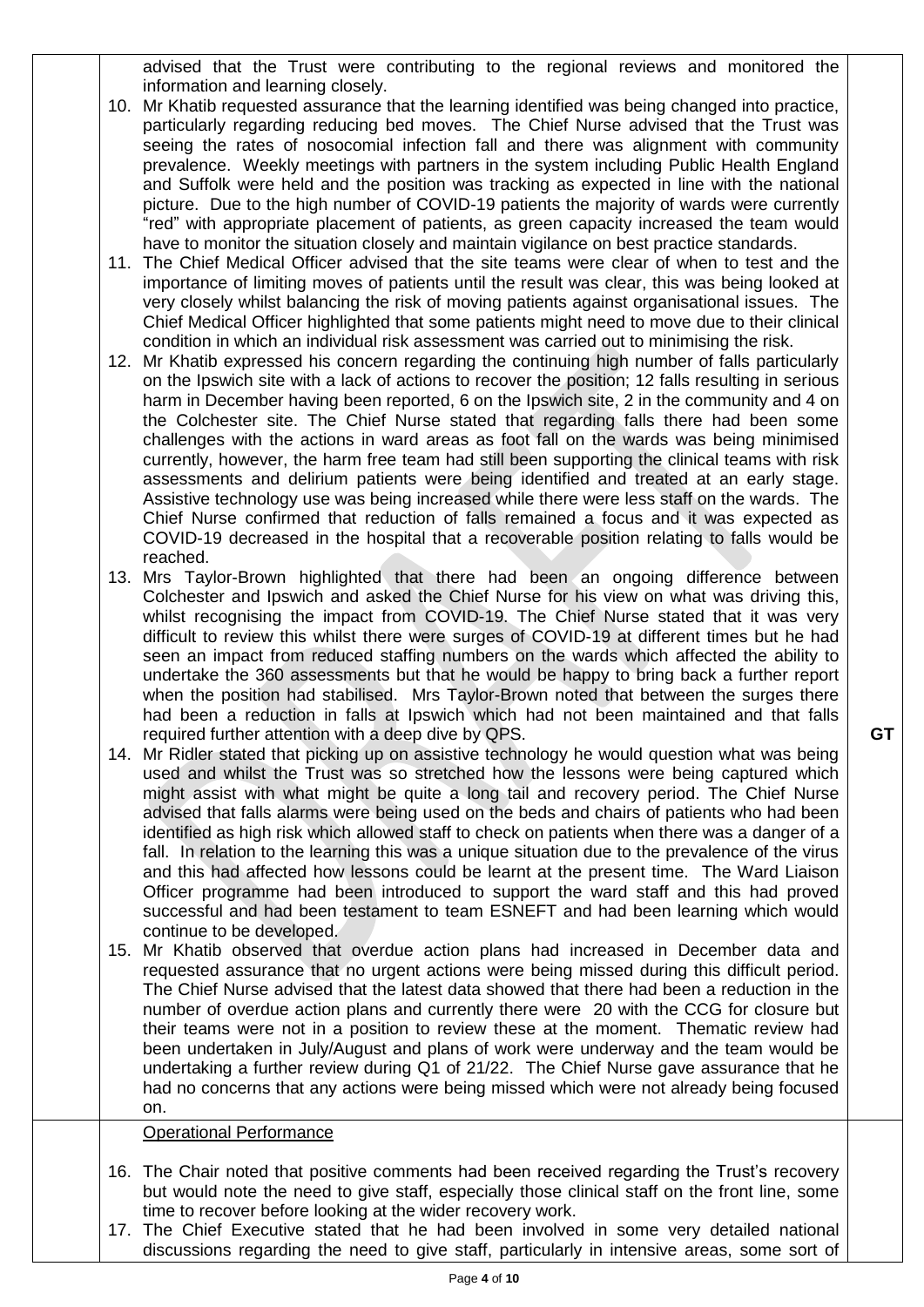break between dealing with COVID-19 and recovery and work was being carried out internally with the divisions. There had also been conversations regionally about the access targets and performance standards and whether these needed to be reset. The Chief Executive noted that it was likely cancer targets would remain due to the recognised clinical link between treatment times and outcomes whilst for other areas there could be a move to a system of review of waiting lists to identify individual risks for patients.

- 18. The Chief Executive noted that COVID-19 had amplified health inequalities in the community and work was going on within the ICS regarding how this could be addressed but this was a complex position which was at a very early stage of the planning.
- 19. The Managing Director stated that the Trust had undoubtedly seen a second wave of COVID-19 and throughout the first wave and going into the summer had had to ensure there was sufficient capacity to accommodate both COVID-19 and non COVID-19 patients. Testing capacity on site had been spoken about and the greater amount of rapid testing capability had aided flow; when rapid testing capacity had been lower this had adversely impacted on performance standards. The position had also been affected by staff sickness rates which had been high and the Trust had had to look at services which could be stepped down for a period to enable safe care to be provided on the wards. Inevitably there had been an impact on elective activity but the Trust had tried to maintain this and urgent surgery with the use of the independent sector and had been managing activity despite the measures put in place for COVID-19, however, during January only 35% of elective work was achieved due to the second surge.
- 20. The Managing Director advised that the focus had now moved to look at how the next stage would be managed. The Trust were proud of the work which had been undertaken by the teams to reinstate elective surgery over the last few months but recognised that the focus would now need to be on those patients requiring urgent surgery, whilst recognising the toll of the second surge on staff, and it was not expected that what would be considered normal levels of CCU capacity would be reached before the end of March.
- 21. The Chair observed that it would be important to apply the learning from the first surge and maintain cancer services and urgent surgery.

#### Finance Performance

- 22. The Director of Finance highlighted that in December the Trust had reported an actual surplus which was better than the control total agreed with NHSE/I by £21k, for the year to date there was a favourable variance of £0.2m against control total, however, there were some issues around annual leave accrual.
- 23. The Trust held significant levels of cash at the end of December £144m, the value being particularly high due to the national cash management plans which saw Trusts receive 2 months of income in April to ensure liquidity during the COVID-19 response, which would be taken back in March with a reduction in the balance by c.£65m.
- 24. At the end of December there was underspend of capital of £2.5m although the Trust was forecasting that capital spend would be on plan by year end, but it was recognised that this would take considerable management input.
- 25. Regarding the £5m capital spent on COVID-19 at the beginning of the year up to June the national team had undertaken a review process and had not yet signed off the capital. Detailed planning guidance which was due to be published in January had been suspended for three months with detailed guidance from NHSE&I not expected to be received until April with a submission date for plans in June. The Director of Finance advised that informally the message he had been hearing had been that the financial year was likely to be split between 3 months of the current architecture and 9 months on the normal basis. However, the NHS discussions with the Treasury continued and the outcome of the impact of COVID-19 on the funding for next year was awaited.
- 26. Despite the delays in receipt of the guidance the finance team continued to plan for the Trust's budgets and would bring draft plans to the February assurance committee meetings, these plans would then be adjusted as required when the national planning guidance was received in April.

# P6/21 **OCKENDEN RESPONSE REPORT** Received for assurance a report presented by the Chief Nurse. **Noted**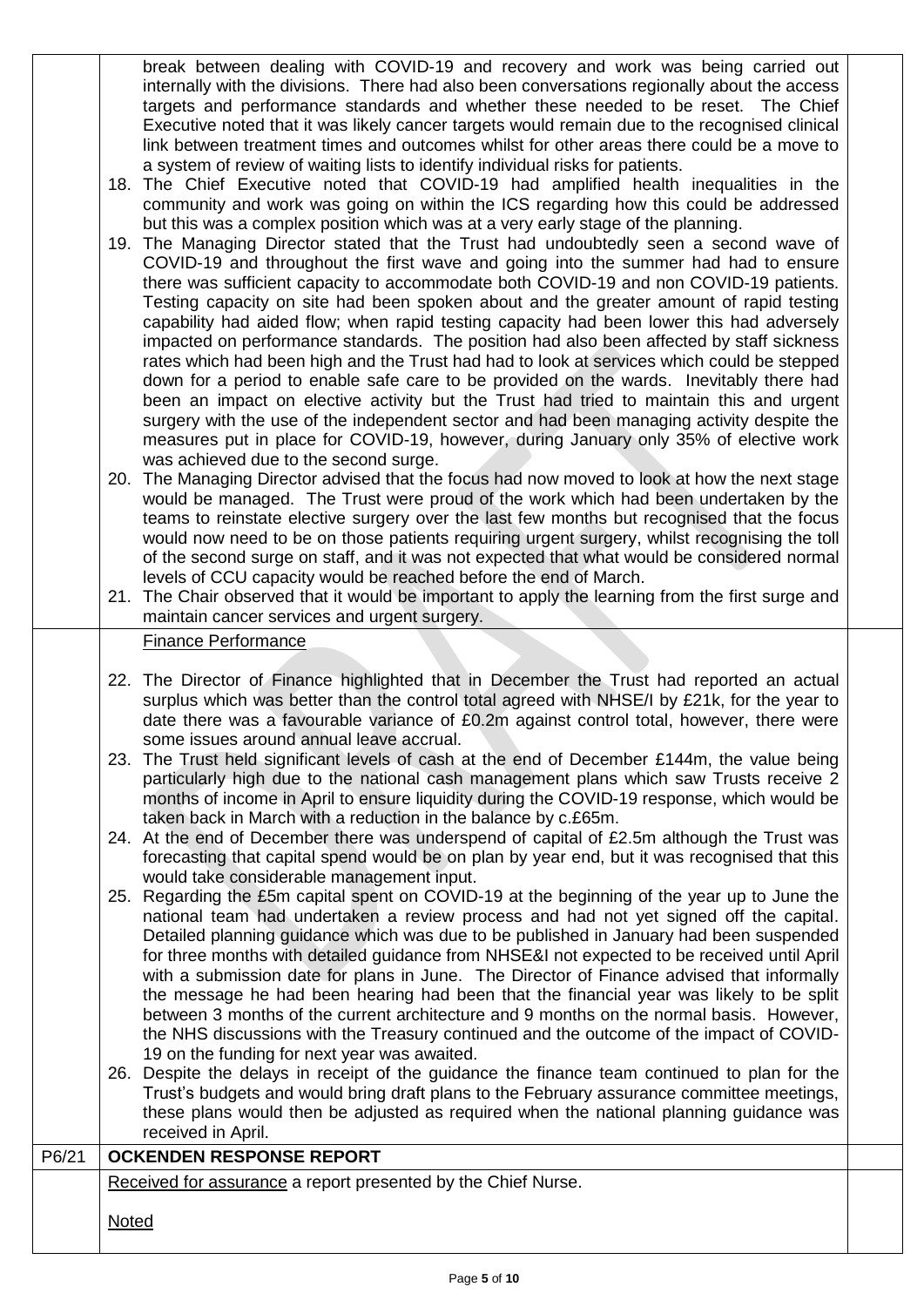- 1. The Chair noted that the report provided was an initial response that the Trust was required to submit to NHS England & NHS Improvement.
- 2. The Chief Nurse stated that as noted by the Chair the Trust's initial response had to be submitted on 15 February 2021 and that further work would then be undertaken and the response subject to further iterations.
- 3. The Chief Nurse advised of the background to the Trust's response. Following the publication of the Ockenden Report in December 2020 and introduction of the Transforming Perinatal Safety Programme, also taking into account previous reports such as Kirkup and Morecombe Bay, all Trusts had been asked to assess their current position against the 7 Immediate and Essential Actions (IEAs) in the Ockenden Report and provide assurance of effective implementation to their Boards, Local Maternity and Neonatal System Board (LMNSB) and NHS England and NHS Improvement regional teams.
- 4. The assessment and assurance tool had been provided by NHSE/I to enable the Trust to critically evaluate the current position and identify further actions and support requirements in a structured response. Evidence of the assessment would be submitted in the coming months, according to guidance when issued, and with the support of the Maternity Voices Partnership as required. Regional Teams would assess the outputs of the self-assessment and work with providers to understand where the gaps were and provide additional support where this was needed. This would ensure that the 7 IEAs and the associated 12 clinical priorities would be implemented with the pace and rigour commensurate with the findings and ensure that pregnant women and their babies were safe.
- 5. The Board was asked to approve the assessment and response following recommendation by the Chief Nurse and Mr Khatib, Non-Executive Director responsible for the oversight of maternity services, prior to submission to NHS England and Improvement.

#### Questions and Comments

- 6. Mr Khatib noted that this response was to the first report and that a second report was expected regarding further cases later this year and there were both national and local recommendations. Mr Khatib stated that he welcomed further work around the recommendations and that whilst the key messages for maternity services were being taken forward some could also be applied for the whole Trust.
- 7. Ms Noske questioned what the expected patient outcomes from the implementation of the recommendations would be if looked at a year from now as differentiated from the business as usual changes. The Chief Nurse advised that the Ockenden Report had come out at a time when significant changes were being made nationally within maternity with regard to continuity of carer for which there was a clear evidence base for improved outcomes and the Ockenden Report supported these changes but the outcomes would be seen differently.
- 8. The Chief Executive observed that the Trust Board had made the decision to invest £1.4m additional funding to support maternity services, especially the appointment of additional midwives, although it was recognised that the recruitment would take time.
- 9. The Chief Medical Officer advised that this was about the safety culture of the organisation and how this was embedded and measured.
- 10. The Chair questioned the patient voice in the response. The Chief Nurse advised that the Trust had a good working relationship with the Maternity Voices Partnership and were working with partners across the wider system and the regional team with specific focus on areas of deprivation and health inequality.

**Resolved: That the Board received the report and approved the assessment and response following recommendation by the Chief Nurse and Mr Khatib, Non-Executive Director responsible for the oversight of maternity services prior to submission to NHS England and Improvement.**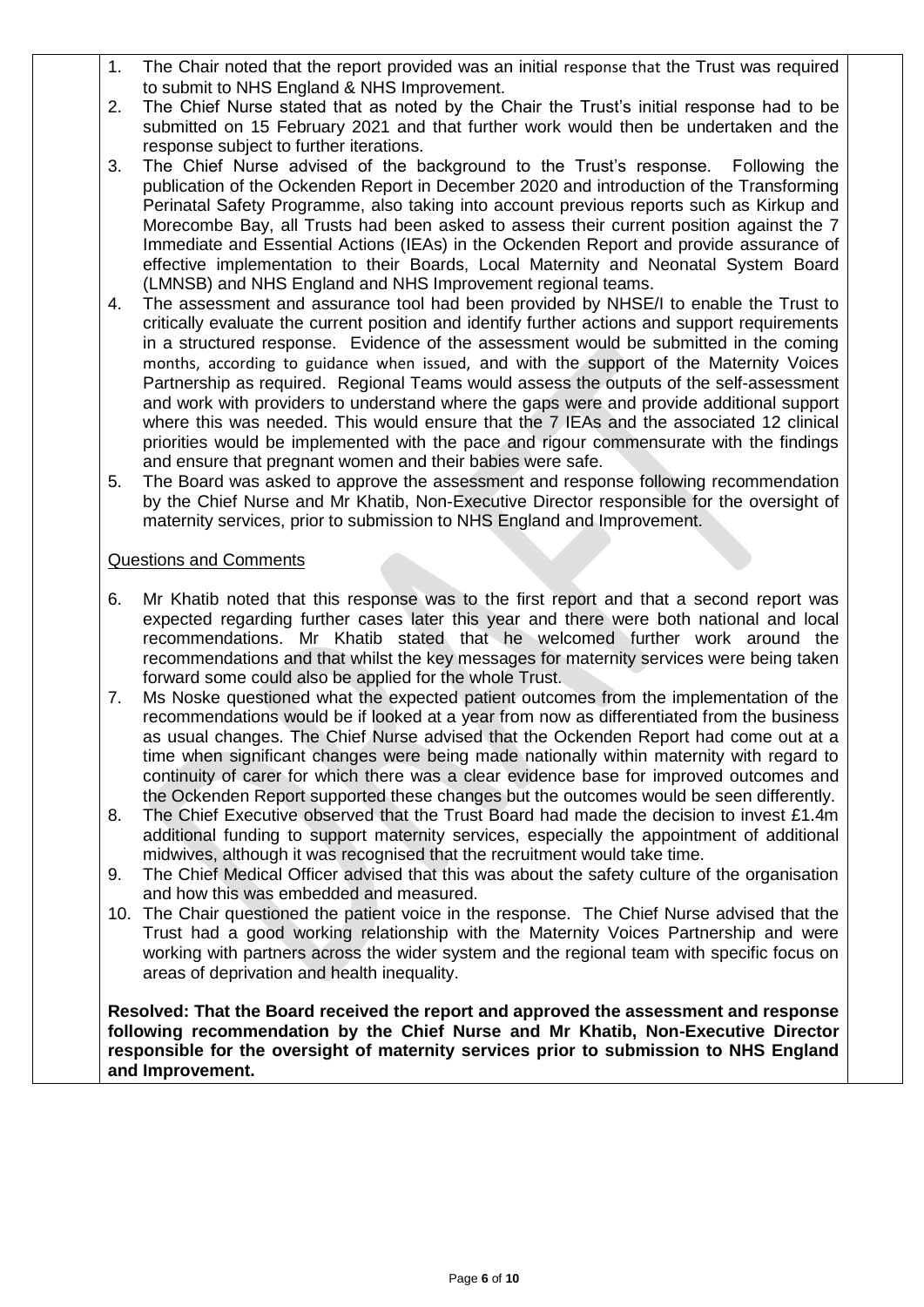|       | <b>SECTION 3 - PEOPLE AND ENGAGEMENT</b>                                                                                                                                                | <b>ACTION</b> |
|-------|-----------------------------------------------------------------------------------------------------------------------------------------------------------------------------------------|---------------|
| P7/21 | <b>WELLBEING UPDATE</b>                                                                                                                                                                 |               |
|       | Received for assurance a report presented by the Director of Human Resources &                                                                                                          |               |
|       | Organisational Development.                                                                                                                                                             |               |
|       |                                                                                                                                                                                         |               |
|       | <b>Noted</b>                                                                                                                                                                            |               |
|       |                                                                                                                                                                                         |               |
|       | The Board was advised of the positive work which had been done to significantly reduced<br>1.<br>vacancies to just 127 across all staff groups. 85 registered nurses and 112 healthcare |               |
|       | support workers would shortly be joining the Trust with 49 new doctors starting over the                                                                                                |               |
|       | coming weeks.                                                                                                                                                                           |               |
|       | An improvement was being seen in sickness absence in particular with regards to COVID-<br>2.                                                                                            |               |
|       | 19 related absence and this continued to be monitored on a daily basis.                                                                                                                 |               |
|       | The Director of Human Resources & Organisational Development advised that the team<br>3.                                                                                                |               |
|       | were conscious of the impact of COVID-19 on staff and from Monday work would be                                                                                                         |               |
|       | commenced over the next 8-12 weeks to look at turnover so that there was a good trajectory                                                                                              |               |
|       | going into the summer. Following the identification of dedicated resource last year to                                                                                                  |               |
|       | oversee wellbeing support for staff during the pandemic the report provided Board members                                                                                               |               |
|       | with an update on the progress that had been made to form a new Wellbeing Hub for                                                                                                       |               |
|       | ESNEFT staff and volunteers, key achievements over the past 10 months and the current                                                                                                   |               |
|       | wellbeing priorities that were being progressed by the Wellbeing Hub leadership team.<br>The Director of Human Resources & Organisational Development highlighted the work of<br>4.     |               |
|       | the 180 mental health first aiders who had been deployed to the wards over the last two                                                                                                 |               |
|       | weeks to provide support to staff and that more than 2,500 personal calls to staff and                                                                                                  |               |
|       | volunteers who were shielding themselves or working from home had been made to offer                                                                                                    |               |
|       | support. A number of wellbeing webinars and seminars had been set up with over 100                                                                                                      |               |
|       | people signing up in the last couple of days and posters were being distributed throughout                                                                                              |               |
|       | the hospitals to provide detail of how staff could access the support available.                                                                                                        |               |
|       | The Director of Human Resources & Organisational Development noted that an important<br>5.                                                                                              |               |
|       | next step would be the inclusion of outcome metrics and the reporting against these to the                                                                                              |               |
|       | People and Organisational Development assurance committee and the Board.<br>The Board was asked to receive and note the content of the report and was informed that a<br>6.             | <b>KR</b>     |
|       | further update report would be provided for information/assurance in May 2021.                                                                                                          |               |
|       |                                                                                                                                                                                         |               |
|       | <b>Questions and Comments</b>                                                                                                                                                           |               |
|       |                                                                                                                                                                                         |               |
|       | Mrs Taylor-Brown questioned how the Board could be assured that the wellbeing provision<br>7.                                                                                           |               |
|       | being offered was what staff wanted. The Director of Human Resources & Organisational                                                                                                   |               |
|       | Development stated that the engagement from staff to the provision evidenced that what                                                                                                  |               |
|       | was being provided was needed but it was recognised that there was more work to do and                                                                                                  |               |
|       | further conversations were taking place.<br>The Chief Executive observed that major listening events had been carried out in advance<br>8.                                              |               |
|       | of the health and wellbeing offer, which had been based on the feedback received, but that                                                                                              |               |
|       | these events had been pre COVID-19 which had changed the offer requirements.                                                                                                            |               |
|       | Mrs Taylor-Brown stated that she felt that this was an opportunity to tie together what was<br>9.                                                                                       |               |
|       | needed to meet the needs of staff and to explore what this might mean in terms of ESNEFT                                                                                                |               |
|       | being a "good employer".                                                                                                                                                                |               |
|       | 10. Mrs Taylor-Brown questioned the results of the staff survey. The Director of Human                                                                                                  |               |
|       | Resources & Organisational Development advised that the results of the survey had not yet                                                                                               |               |
|       | been publically released and were currently being reviewed by the executives but that a                                                                                                 | <b>KR</b>     |
|       | paper would be brought back to the March Board.                                                                                                                                         |               |
|       | 11. Mr Spencer commented that whilst he held the role as lead Non-Executive Director for<br>wellbeing this was an area which concerned everyone. Mr Spencer stated that he would        |               |
|       | commend the report provided but would encourage the development of measurement of the                                                                                                   |               |
|       | effectiveness of the initiatives and note that the Wellbeing Hub Strategy was not the overall                                                                                           |               |
|       | Wellbeing Strategy and wider issues would have to be considered.                                                                                                                        |               |
|       | 12. Ms Noske stated that she felt that the Wellbeing Hub was a good initiative but would                                                                                                |               |
|       | question how many staff had engaged with this and how effective it had been and the                                                                                                     |               |
|       | learning from this. The Director of Human Resources & Organisational Development stated                                                                                                 |               |

that the metrics would have to be built into the work and the team were looking at best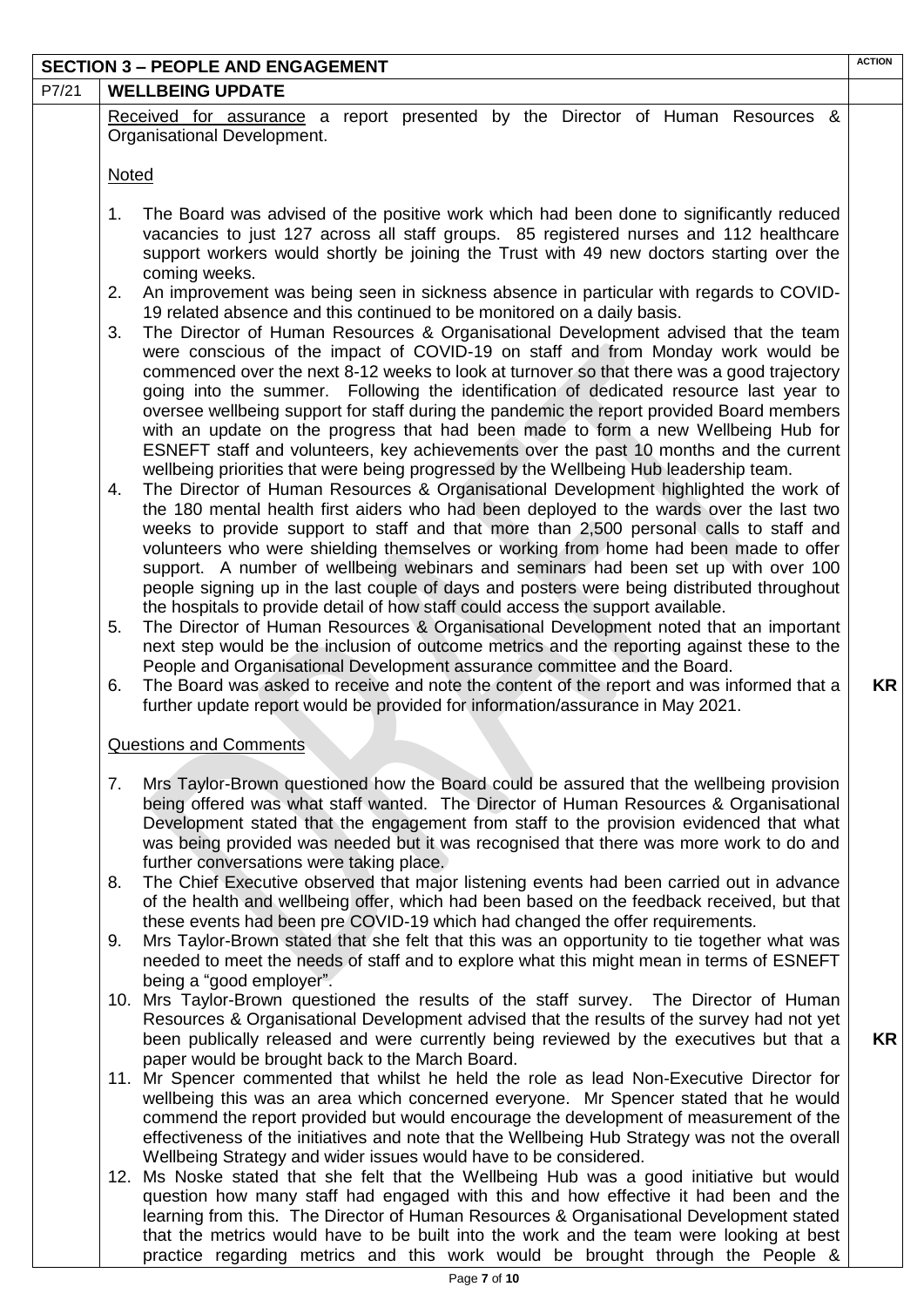|       | Organisational Development Committee and Board.<br>13. Mr Bloomfield observed that he felt that the role of a mental health first aider could be<br>difficult at times and he would question the support being provided. The Director of Human<br>Resources & Organisational Development advised that support was in place for the mental<br>health first aiders with weekly meetings taking place.<br>14. Mr Bloomfield commented that thinking about a higher number of staff than normal<br>considering leaving the organisation following the pandemic whether the "door could be kept<br>open" for them to return at a later date. The Director of Human Resources & Organisational<br>Development advised that there was a pool of "reservist staff" who those who might want to<br>step aside from their clinical work for a time and alternative roles were being looked at by<br>the recruitment team and the Associate Directors of Nursing for those considering leaving<br>clinical roles.<br>15. The Managing Director commented that as the Trust moved to think about the next stages |           |
|-------|------------------------------------------------------------------------------------------------------------------------------------------------------------------------------------------------------------------------------------------------------------------------------------------------------------------------------------------------------------------------------------------------------------------------------------------------------------------------------------------------------------------------------------------------------------------------------------------------------------------------------------------------------------------------------------------------------------------------------------------------------------------------------------------------------------------------------------------------------------------------------------------------------------------------------------------------------------------------------------------------------------------------------------------------------------------------------------------------------|-----------|
|       | of recovery there was much work to be done regarding supporting staff and it was<br>recognised that some staff might look to leave or retire and staff health and wellbeing was<br>very much linked to the wider recovery programme.<br>16. The Chief Medical Officer stated that involving staff in the conversations was very important                                                                                                                                                                                                                                                                                                                                                                                                                                                                                                                                                                                                                                                                                                                                                            |           |
|       | and recognising that all staff had different coping methods but that improvement to the<br>working environment and small changes could make a big difference to how people felt.<br>17. The Chair thanked the Director of Human Resources & Organisational Development for the<br>report and requested that thanks was passed on to Jo Wood, Assistant Director of HR and<br>noted that the Board would receive a further update in May.<br>Resolved: That the Trust Board received and noted the report.                                                                                                                                                                                                                                                                                                                                                                                                                                                                                                                                                                                            | <b>KR</b> |
|       | <b>SECTION 4 - STRATEGY, BUSINESS &amp; TRANSFORMATION</b>                                                                                                                                                                                                                                                                                                                                                                                                                                                                                                                                                                                                                                                                                                                                                                                                                                                                                                                                                                                                                                           |           |
| P8/21 | <b>COVID19 VACCINATION PROGRAMME UPDATE</b>                                                                                                                                                                                                                                                                                                                                                                                                                                                                                                                                                                                                                                                                                                                                                                                                                                                                                                                                                                                                                                                          |           |
|       | Received for information a verbal report presented by the Director of Communications &<br>Engagement.                                                                                                                                                                                                                                                                                                                                                                                                                                                                                                                                                                                                                                                                                                                                                                                                                                                                                                                                                                                                |           |
|       | <b>Noted</b>                                                                                                                                                                                                                                                                                                                                                                                                                                                                                                                                                                                                                                                                                                                                                                                                                                                                                                                                                                                                                                                                                         |           |
|       | The Director of Communications & Engagement advised the Board that the ESNEFT<br>1.<br>vaccination hubs continued to provide a high number of vaccinations every day but a shift<br>was now being seen from first vaccinations for patients over 80s and staff to second<br>vaccinations which would commence booking from the 22 February 2021.<br>The Director of Communications & Engagement paid tribute to the excellent work of the<br>2.<br>vaccination teams and the volunteers who had delivered an incredible response and<br>thousands of vaccines.<br>The Board was informed that ESNEFT continued to be a key system partner in this ongoing<br>3.<br>and significant piece of work and was working closely across the area to support ongoing<br>delivery of vaccination to those in cohort 1-4.                                                                                                                                                                                                                                                                                       |           |
|       | <b>Questions and Comments</b>                                                                                                                                                                                                                                                                                                                                                                                                                                                                                                                                                                                                                                                                                                                                                                                                                                                                                                                                                                                                                                                                        |           |
|       | Ms Noske noted the good progress which had been made and questioned whether the<br>4.<br>change of timing now recommended for the second dose of vaccine had created an issue.<br>The Director of Communications & Engagement stated that there had been some concern<br>due to the change of time gap between the first and second vaccination, particularly<br>amongst the clinical staff, but that this was being managed carefully. The staff helpline and<br>medical leads at the hubs were clear on the guidance around the second vaccination and<br>the challenge was now on scheduling the second dose, prioritising front line staff and those<br>most at risk.                                                                                                                                                                                                                                                                                                                                                                                                                            |           |
|       | The Chief Medical Officer observed that the consistency of the message was key whilst<br>5.<br>recognising the anxiety and that with more data becoming available on efficacy of the<br>vaccination it had been easier to communicate the message and had lessened anxiety.<br>Mr Bloomfield noted that a national issues which had been reported was the reluctance of<br>6.<br>Black, Asian, Minority, Ethic staff to have the vaccine and he would question whether the<br>uptake data was available for ESNEFT. The Director of Communications & Engagement<br>advised that the data was available but that there was a clear national process regarding<br>sharing of data, but that what had been seen nationally was being reflected locally.<br>Ms                                                                                                                                                                                                                                                                                                                                           |           |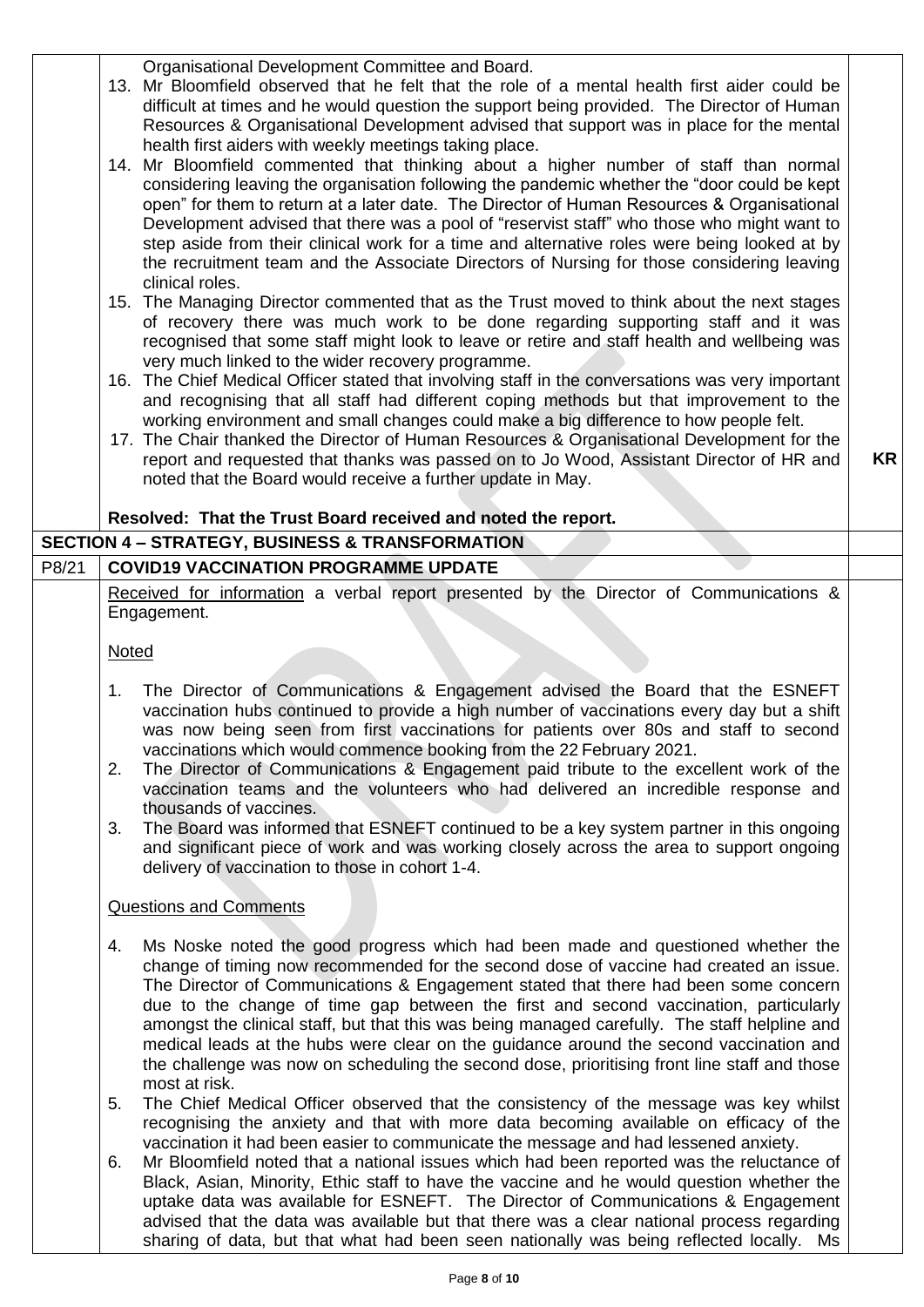|       | Susannah Howard, ICS Programme Director from the ICS was leading work to encourage<br>the Black, Asian, Minority, Ethnic community to participate in the vaccination programme<br>and ESNEFT had formally written to all its staff in these groups to offer support and another<br>briefing session was being arranged. The Trust was working to reassure all staff who had<br>not registered regarding the safety of the vaccine, but having the vaccination remained a<br>voluntary individual choice.<br>The Chief Executive noted that he had also been working with faith leaders nationally.<br>7.<br>Resolved: That the Board received and noted the verbal report.                                                                                                                                                                                                                                                                                                                                                                         |  |
|-------|----------------------------------------------------------------------------------------------------------------------------------------------------------------------------------------------------------------------------------------------------------------------------------------------------------------------------------------------------------------------------------------------------------------------------------------------------------------------------------------------------------------------------------------------------------------------------------------------------------------------------------------------------------------------------------------------------------------------------------------------------------------------------------------------------------------------------------------------------------------------------------------------------------------------------------------------------------------------------------------------------------------------------------------------------|--|
| P9/21 | <b>EU EXIT UPDATE</b>                                                                                                                                                                                                                                                                                                                                                                                                                                                                                                                                                                                                                                                                                                                                                                                                                                                                                                                                                                                                                              |  |
|       | Received for assurance an EU Exit update presented by the Director of Communications &<br>Engagement.                                                                                                                                                                                                                                                                                                                                                                                                                                                                                                                                                                                                                                                                                                                                                                                                                                                                                                                                              |  |
|       | <b>Noted</b>                                                                                                                                                                                                                                                                                                                                                                                                                                                                                                                                                                                                                                                                                                                                                                                                                                                                                                                                                                                                                                       |  |
|       | 1. The UK exited the EU on 31 January 2020 and the subsequent transition period ended on 31<br>December 2020. The UK Government reached an agreement with the EU about the<br>ongoing relationship beyond the end of the transition period. The Future Relationship Bill<br>was introduced into Parliament on 30 December 2020 and was passed into law. The<br>agreement was in place on 1 January 2021.<br>2. In response to EU Exit the Trust had established an EU Exit Implementation Group with<br>senior responsible officer (SRO) leadership and cross department and division<br>representation. This group was leading the Trust's response and ensured that the Board                                                                                                                                                                                                                                                                                                                                                                    |  |
|       | and the Executive Management Committee were briefed and assured.<br>3. A full risk assessment had been completed and was regularly reviewed in line with updated<br>information on potential disruptions to services caused by reaching the end of the transition<br>period. ESNEFT continued to monitor and update tested business continuity and emergency<br>preparedness, resilience and response (EPRR) plans in relation to the shifting political<br>picture and regional updates. Exercises to test resilience and response plans had taken<br>place internally in ESNEFT and also with system partners in Suffolk, Essex and with wider<br>regional and national teams. ESNEFT were also represented and actively feeding into wider<br>multi-agency response planning through the Local Resilience Forum (LRF) and the Local<br>Health Resilience Partnerships (LHRP).                                                                                                                                                                   |  |
|       | 4. Development of and updates to communication plans and key messages to front line<br>colleagues in line with central messages and guidance were continuing.<br>5. To date, there has been minimal impact on Trust operations across ESNEFT sites, however,<br>advice from the government was that some effects might not be felt for up to six months<br>following the end of the transition period. NHS England and NHS Improvement (NHSE/I)<br>had asked that all NHS organisations kept in place the plans and mitigations stood up for the<br>end of the transition period until further notice as the risk of disruption at the border remains.<br>Continuity of supply preparations undertaken by the Department of Health and Social Care<br>(DHSC) would remain in place as they were required to mitigate against potential disruptions<br>caused by new customs and border processes. The Trust's EU Exit Implementation Group<br>would continue to monitor and revise planning and mitigations until they were no longer<br>required. |  |
|       | <b>Questions and Comments</b>                                                                                                                                                                                                                                                                                                                                                                                                                                                                                                                                                                                                                                                                                                                                                                                                                                                                                                                                                                                                                      |  |
|       | 6. The Chair highlighted that the structures around the EU Exit response would remain in place<br>until all aspects had been concluded.<br>7. Mr Ridler questioned whether the EU Exit had had any adverse impact on recruitment. The<br>Director of Communications & Engagement advised that no adverse impact to recruitment<br>had been expected but that the Trust had paid careful attention to its existing EU national<br>staff and was working on plans regarding the management of EU patients. The Director of<br>Human Resources & Organisational Development confirmed that no significant challenges<br>with recruitment had been seen and the Trust had had a reduced vacancy rate over the last<br>few months.<br>8. The Chair observed that the social care sector might be more significantly affected with                                                                                                                                                                                                                       |  |
|       | regards to recruitment that the Trust.                                                                                                                                                                                                                                                                                                                                                                                                                                                                                                                                                                                                                                                                                                                                                                                                                                                                                                                                                                                                             |  |

# **Resolved: That the Trust Board received and noted the update report.**